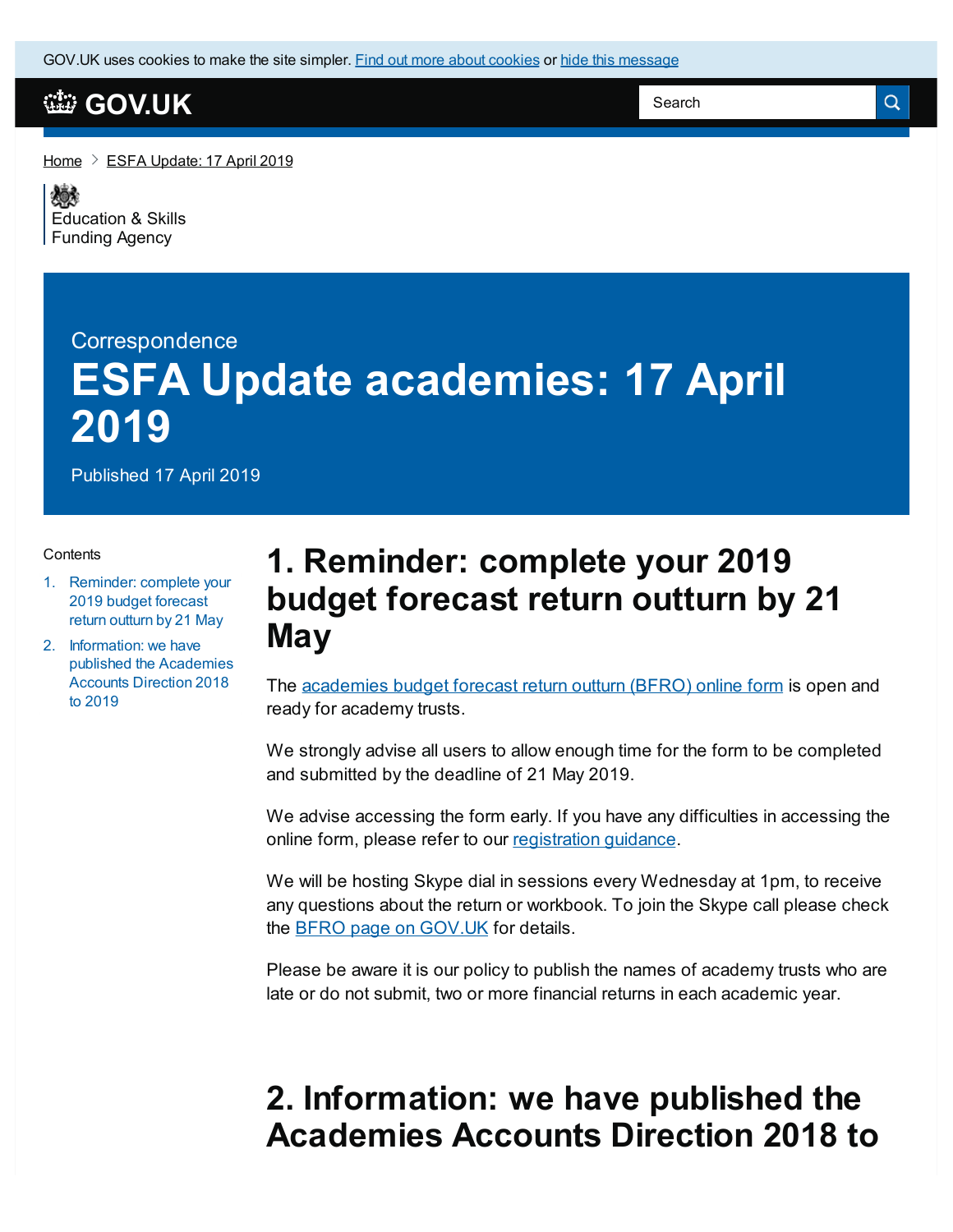# **2019**

We have published the **[Academies](https://www.gov.uk/guidance/academies-accounts-direction?utm_source=ESFA update 17%2F04%2F19) Accounts Direction 2018 to 2019**. This is the reference pack for you and your auditors to use when preparing and auditing your trust's annual report and financial statements.

We have restructured the Direction to present the model annual report and accounts and the regularity reporting section as annexes to the document rather than within the main guide.

Pages five and six detail the significant changes from last year. Some of these changes relate to the financial statements while others are specific for auditors and relate to their reporting and regularity testing.

You will need to submit your audited financial statements and management letter for 2018 to 2019 to ESFA four months after your accounting period. For most academy trusts, the accounting period will be to 31 August, with a submission date by 31 December 2019.

We will provide information about how to submit your financial statements in due course.

**Is this page useful?** [Yes](https://www.gov.uk/contact/govuk) [No](https://www.gov.uk/contact/govuk) Is the Magnetic Control of the Magnetic Section 1 and 1 and 1 and 1 and 1 and 1 and 1 and 1 and 1 and 1 and 1 and 1 and 1 and 1 and 1 and 1 and 1 and 1 and 1 and 1 and 1 and 1 and 1 and 1 and

### **Prepare for EU Exit**

Prepare your business or [organisation](https://www.gov.uk/business-uk-leaving-eu) for the UK leaving the EU

[Prepare](https://www.gov.uk/prepare-eu-exit) for EU Exit if you live in the UK

Living in [Europe](https://www.gov.uk/uk-nationals-living-eu) after the UK leaves the EU

[Continue](https://www.gov.uk/staying-uk-eu-citizen) to live in the UK after it leaves the EU

### **Services and information**

### **Departments and policy**

**[Benefits](https://www.gov.uk/browse/benefits)** 

Births, deaths, [marriages](https://www.gov.uk/browse/births-deaths-marriages) and care

Business and [self-employed](https://www.gov.uk/browse/business)

[Education](https://www.gov.uk/browse/education) and learning

[Employing](https://www.gov.uk/browse/employing-people) people

[Environment](https://www.gov.uk/browse/environment-countryside) and countryside

How [government](https://www.gov.uk/government/how-government-works) works

**[Departments](https://www.gov.uk/government/organisations)** 

**[Worldwide](https://www.gov.uk/world)**